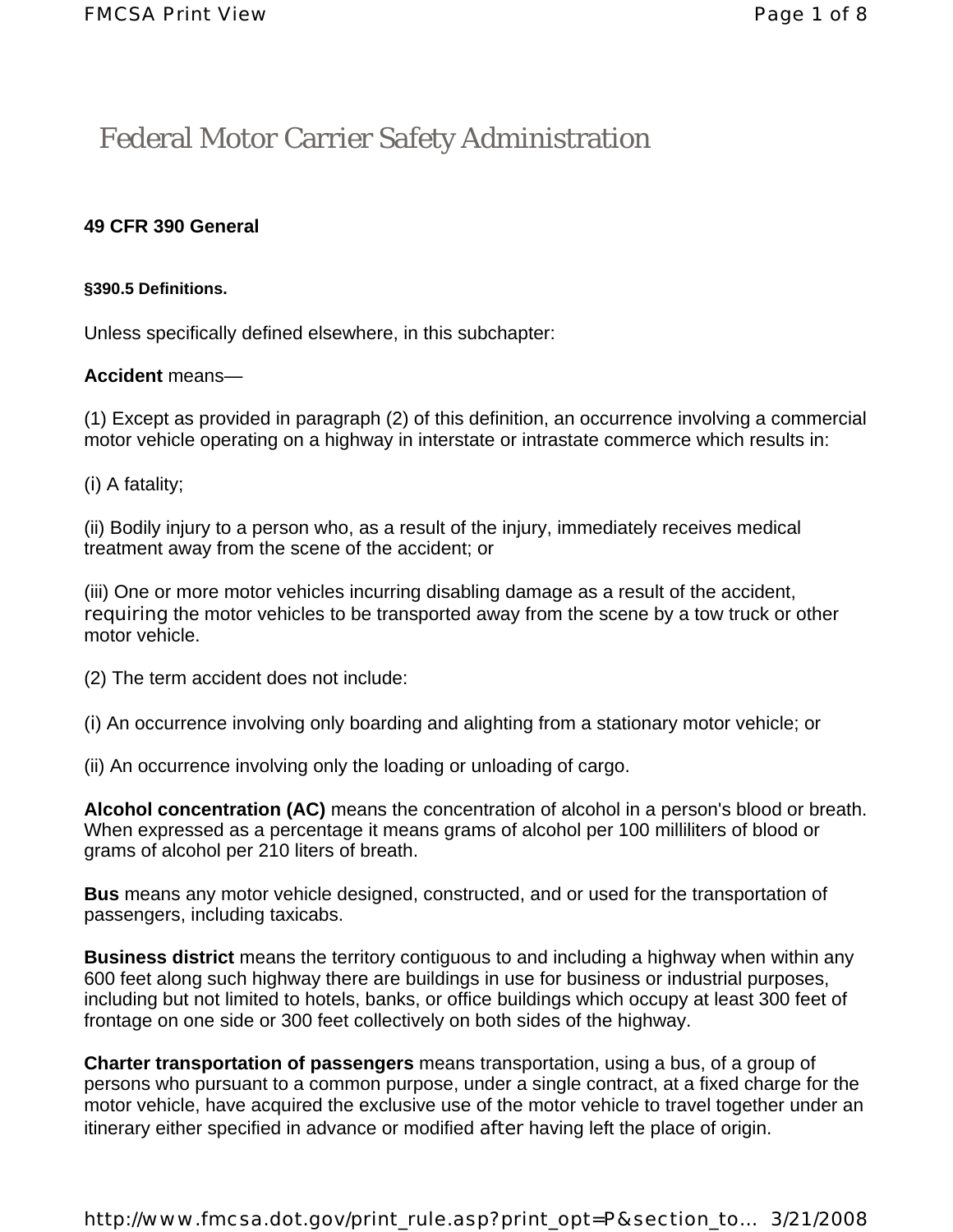**Commercial motor vehicle** means any self-propelled or towed motor vehicle used on a highway in interstate commerce to transport passengers or property when the vehicle-

(1) Has a gross vehicle weight rating or gross combination weight rating, or gross vehicle weight or gross combination weight, of 4,536 kg (10,001 pounds) or more, whichever is greater; or

(2) Is designed or used to transport more than 8 passengers (including the driver) for compensation; or

(3) Is designed or used to transport more than 15 passengers, including the driver, and is not used to transport passengers for compensation; or

(4) Is used in transporting material found by the Secretary of Transportation to be hazardous under 49 U.S.C. 5103 and transported in a quantity requiring placarding under regulations prescribed by the Secretary under 49 CFR, subtitle B, chapter I, subchapter C.

**Conviction** means an unvacated adjudication of guilt, or a determination that a person has violated or failed to comply with the law in a court of original jurisdiction or by an authorized administrative tribunal, an unvacated forfeiture of bail or collateral deposited to secure the person's appearance in court, a plea of guilty or nolo contendere accepted by the court, the payment of a fine or court cost, or violation of a condition of release without bail, regardless of whether or not the penalty is rebated, suspended, or probated.

**Direct Assistance** means transportation and other relief services provided by a motor carrier or its driver(s) incident to the immediate restoration of essential services (such as, electricity, medical care, sewer, water, telecommunications, and telecommunication transmissions) or essential supplies (such as, food and fuel). It does not include transportation related to long term rehabilitation of damaged physical infrastructure or routine commercial deliveries after the initial threat to life and property has passed.

**Direct compensation** means payment made to the motor carrier by the passengers or a person acting on behalf of the passengers for the transportation services provided, and not included in a total package charge or other assessment for highway transportation services.

**Disabling damage** means damage which precludes departure of a motor vehicle from the scene of the accident in its usual manner in daylight after simple repairs.

(1) Inclusions. Damage to motor vehicles that could have been driven, but would have been further damaged if so driven.

(2) Exclusions.

(i) Damage which can be remedied temporarily at the scene of the accident without special tools or parts.

(ii) Tire disablement without other damage even if no spare tire is available.

(iii) Headlamp or taillight damage.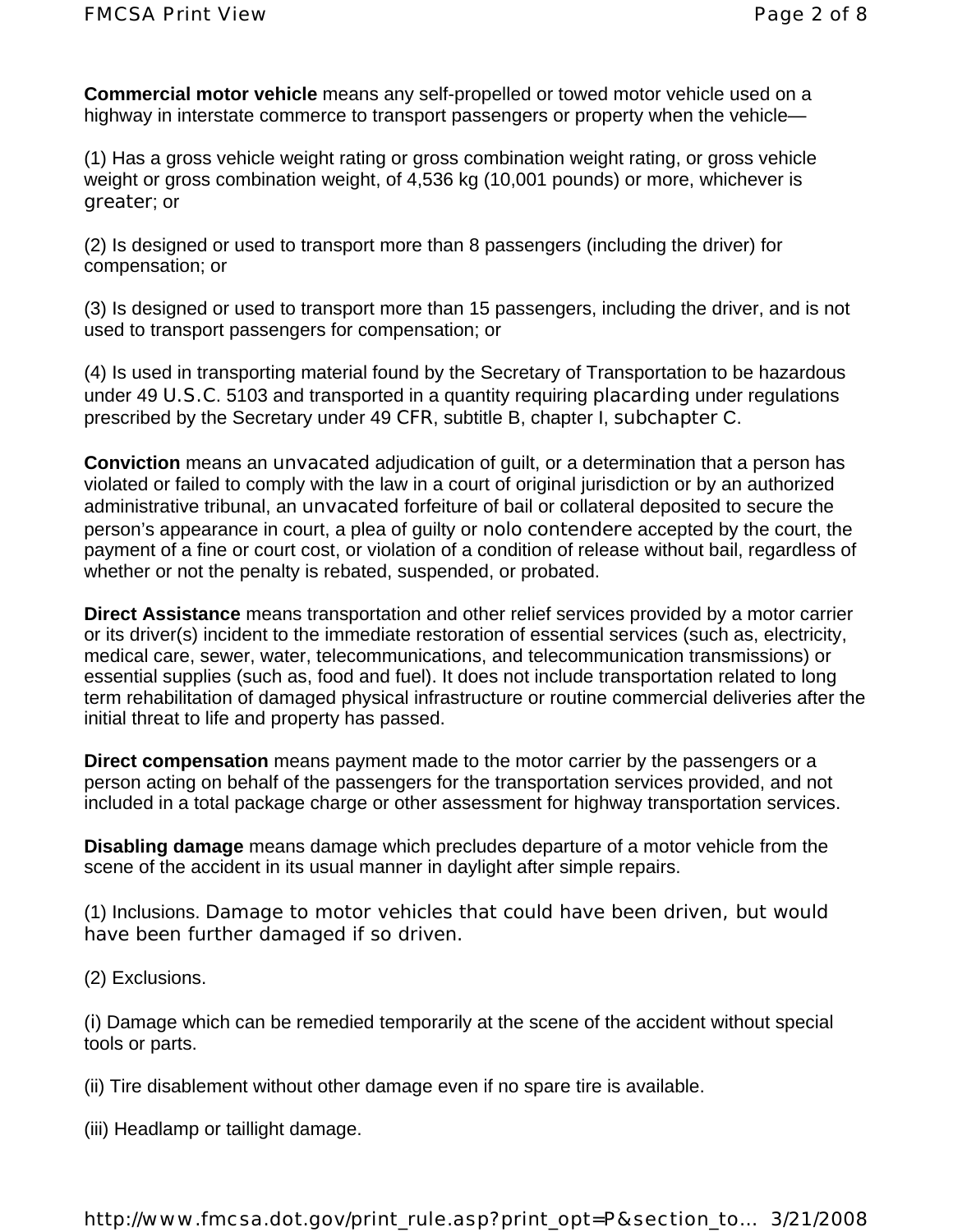(iv) Damage to turn signals, horn, or windshield wipers which makes them inoperative.

**Driveaway-towaway operation** means an operation in which an empty or unladen motor vehicle with one or more sets of wheels on the surface of the roadway is being transported:

(1) Between vehicle manufacturer's facilities;

(2) Between a vehicle manufacturer and a dealership or purchaser;

(3) Between a dealership, or other entity selling or leasing the vehicle, and a purchaser or lessee;

(4) To a motor carrier's terminal or repair facility for the repair of disabling damage (as defined in § 390.5) following a crash; or

(5) To a motor carrier's terminal or repair facility for repairs associated with the failure of a vehicle component or system; or

(6) By means of a saddle-mount or tow-bar.

**Driver** means any person who operates any commercial motor vehicle.

**Driving a commercial motor vehicle while under the influence of alcohol** means committing any one or more of the following acts in a CMV: Driving a CMV while the person's alcohol concentration is 0.04 or more; driving under the influence of alcohol, as prescribed by State law; or refusal to undergo such testing as is required by any State or jurisdiction in the enforcement of Table 1 to §383.51 or §392.5(a)(2) of this subchapter.

**Emergency** means any hurricane, tornado, storm (e.g. thunderstorm, snowstorm, icestorm, blizzard, sandstorm, etc.), high water, wind driven water, tidal wave, tsunami, earthquake, volcanic eruption, mud slide, drought, forest fire, explosion, blackout or other occurrence, natural or man made, which interrupts the delivery of essential services (such as, electricity, medical care, sewer, water, telecommunications, and telecommunication transmissions) or essential supplies (such as, food and fuel) or otherwise immediately threatens human life or public welfare, provided such hurricane, tornado or other event results in:

(1) A declaration of an emergency by the President of the United States, the Governor of a State, or their authorized representatives having authority to declare emergencies; by the FMCSA Field Administrator Director of Motor Carriers for the geographical area in which the occurrence happens; or by other Federal, State or local government officials having authority to declare emergencies; or

(2) A request by a police officer for tow trucks to move wrecked or disabled motor vehicles.

**Emergency relief** means an operation in which a motor carrier or driver of a commercial motor vehicle is providing direct assistance to supplement State and local efforts and capabilities to save lives or property or to protect public health and safety as a result of an emergency as defined in this section.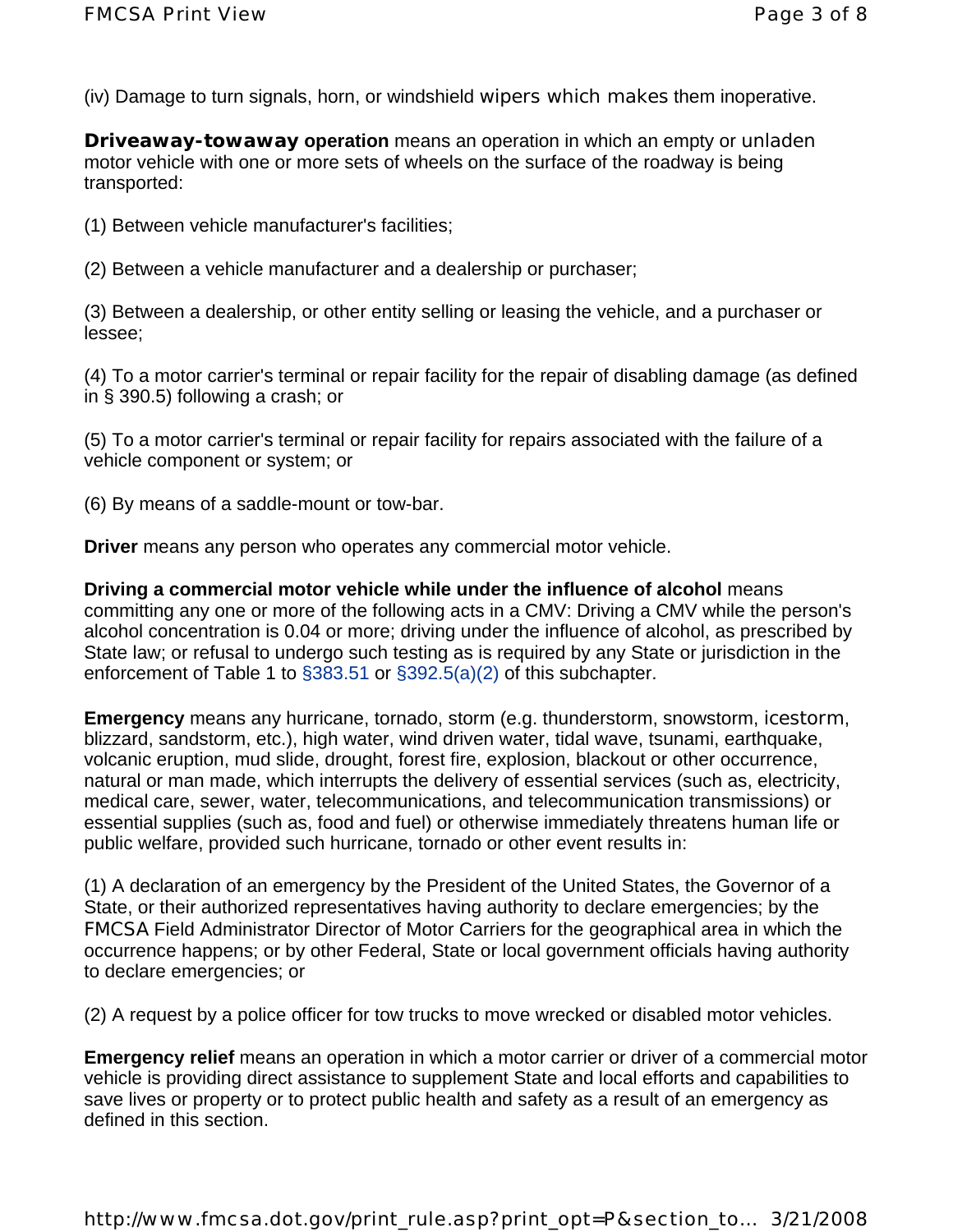**Employee** means any individual, other than an employer, who is employed by an employer and who in the course of his or her employment directly affects commercial motor vehicle safety. Such term includes a driver of a commercial motor vehicle(including an independent contractor while in the course of operating a commerical motor vehicle), a mechanic, and a freight handler. Such term does not include an employee of the United States, any State, any political subdivision of a State, or any agency established under a compact between States and approved by the Congress of the United States who is acting within the course of such employment.

**Employer** means any person engaged in a business affecting interstate commerce who owns or leases a commercial motor vehicle in connection with that business, or assigns employees to operate it, but such term does not include the United States, any state, any political subdivision of a State, or an agency established under a compact between States approved by the Congress of the United States.

**Exempt intracity zone** means the geographic area of a municipality or the commercial zone of that municipality described in Appendix F to Subchapter B of this Chapter. The term "exempt intracity zone" does not include any municipality or commercial zone in the State of Hawaii. For purposes of §391.62, a driver may be considered to operate a commercial motor vehicle wholly within an exempt intracity zone notwithstanding any common control, management, or arrangement for a continuous carriage or shipment to or from a point without such zone.

**Exempt motor carrier** means a person engaged in transportation exempt from economic regulation by the Federal Motor Carrier Safety Administration (FMCSA) under 49 U.S.C. 13506, "Exempt motor carriers" are subject to the safety regulations set forth in this subchapter.

**Farm vehicle driver** means a person who drives only a commercial motor vehicle that is —

- (a) Controlled and operated by a farmer as a private motor carrier of property;
- (b) Being used to transport either —
- (1) Agricultural products, or
- (2) Farm machinery, farm supplies, or both, to or from a farm;
- (c) Not being used in the operation of a for-hire motor carrier;

(d) Not carrying hazardous materials of a type or quantity that requires the commercial motor vehicle to be placarded in accordance with §177.823 of this subtitle; and

(e) Being used within 150 air miles of the farmer's farm.

**Farmer** means any person who operates a farm or is directly involved in the cultivation of land, crops, or livestock which —

(a) Are owned by that person; or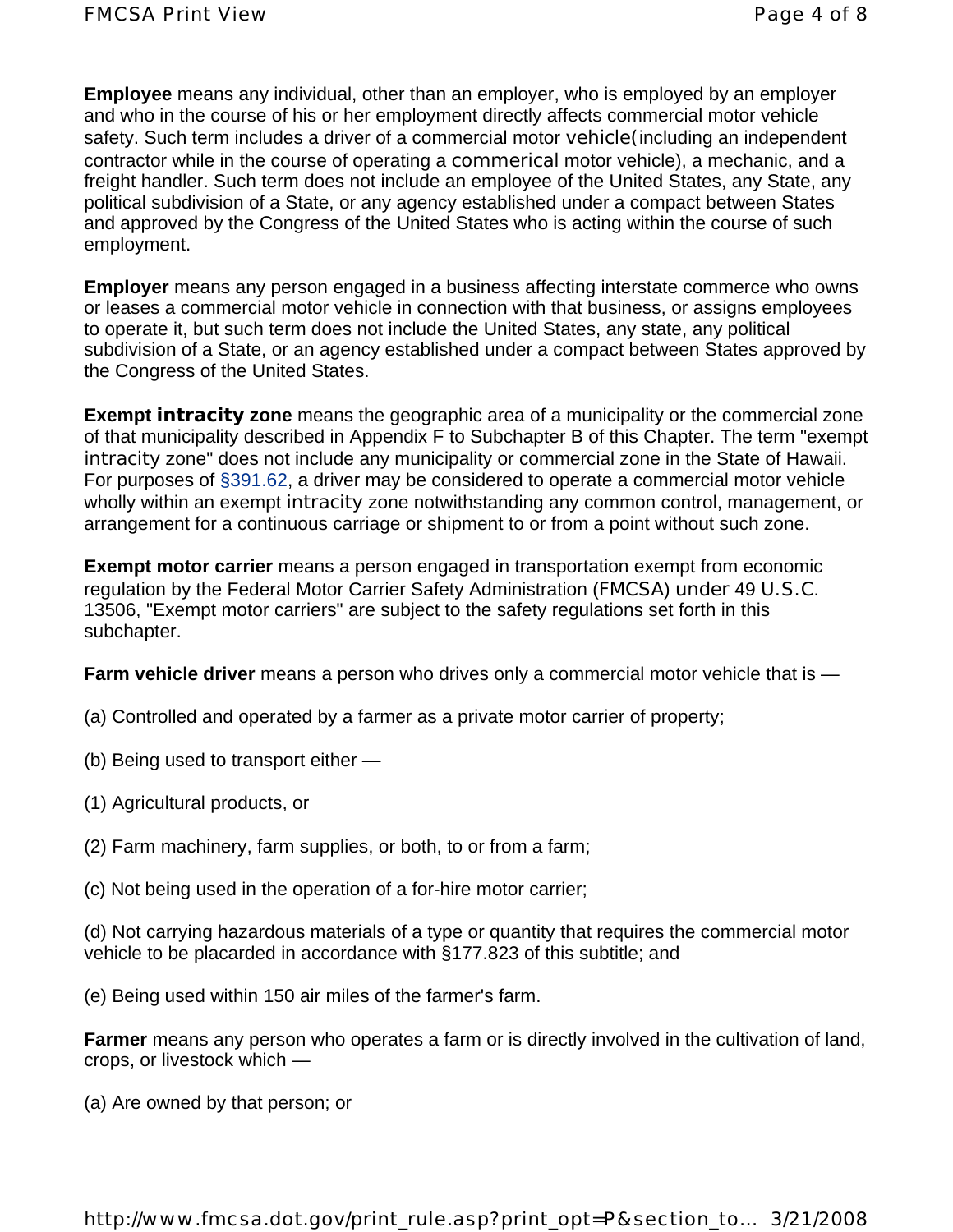(b) Are under the direct control of that person.

**Fatality** means any injury which results in the death of a person at the time of the motor vehicle accident or within 30 days of the accident.

**Federal Motor Carrier Safety Administrator** means the chief executive of the Federal Motor Carrier Safety Administration, an agency within the Department of Transportation.

**FMCSA Field Administrator** means the Field Administrator, Federal Motor Carrier Safety Administration, for a given geographical area of the United States.

**For-hire motor carrier** means a person engaged in the transportation of goods or passengers for compensation.

**Gross combination weight rating (GCWR)** means the value specified by the manufacturer as the loaded weight of a combination (articulated) motor vehicle. In the absence of a value specified by the manufacturer, GCWR will be determined by adding the GVWR of the power unit and the total weight of the towed unit and any load thereon.

**Gross vehicle weight rating (GVWR)** means the value specified by the manufacturer as the loaded weight of a single motor vehicle.

**Hazardous material** means a substance or material which has been determined by the Secretary of Transportation to be capable of posing an unreasonable risk to health, safety, and property when transported in commerce, and which has been so designated.

**Hazardous substance** means a material, and its mixtures orsolutions, that is identified in the appendix to §172.101, List of Hazardous Substances and Reportable Quantities, of this title when offered for transportation in one package, or in one transport motor vehicle if not packaged, and when the quantity of the material therein equals or exceeds the reportable quantity (RQ). This definition does not apply to petroleum products that are lubricants or fuels, or to mixtures or solutions of hazardous substances if in a concentration less than that shown in the table in §171.8 of this title, based on the reportable quantity (RQ) specified for the materials listed in the Appendix to §172.101.

**Hazardous waste** means any material that is subject to the hazardous waste manifest requirements of the EPA specified in 40 CFR Part 262 or would be subject to these requirements absent an interim authorization to a State under 40 CFR Part 123, Subpart F.

**Highway** means any road, street, or way, whether on public or private property, open to public travel. "Open to public travel" means that the road section is available, except during scheduled periods, extreme weather or emergency conditions, passable by four-wheel standard passenger cars, and open to the general public for use without restrictive gates, prohibitive signs, or regulation other than restricitons based on size, weight, or class of registration. Toll plazas of public toll roads are not considered restrictive gates.

**Interstate commerce** means trade, traffic, or transportation in the United States—

(1) Between a place in a State and a place outside of such State (including a place outside of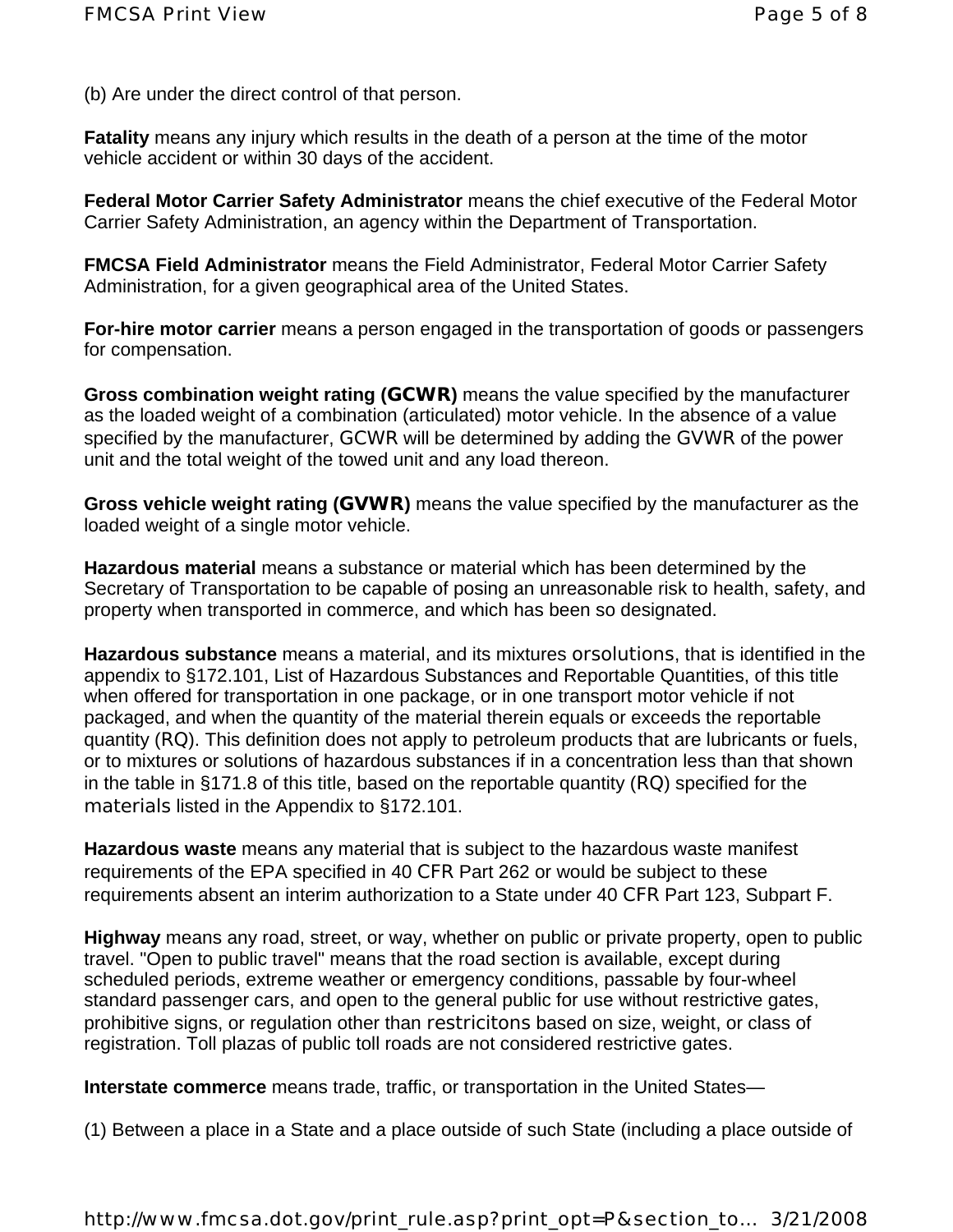the United States);

(2) Between two places in a State through another State or a place outside of the United States; or

(3) Between two places in a State as part of trade, traffic, or transportation originating or terminating outside the State or the United States.

**Intrastate commerce** means any trade, traffic, or transportation in any State which is not described in the term "interstate commerce."

**Medical examiner** means a person who is licensed, certified, and/or registered, in accordance with applicable State laws and regulations, to perform physical examinations. The term includes, but is not limited to, doctors of medicine, doctors of osteopathy, physician assistants, advanced practice nurses, and doctors of chiropractic.

**Motor carrier** means a for hire motor carrier or a private motor carrier. The term includes a motor carrier's agents, officers and representatives as well as employees responsible for hiring, supervising, training, assigning, or dispatching of drivers and employees concerned with the installation, inspection, and maintenance of motor vehicle equipment and/or accessories. For purposes of subchapter B, this definition includes the terms **employer** and **exempt motor carrier.**

**Motor vehicle** means any vehicle, machine, tractor, trailer, or semitrailer propelled or drawn by mechanical power and used upon the highways in the transportation of passengers or property, or any combination thereof determined by the Federal Motor Carrier Safety Administration, but does not include any vehicle, locomotive, or car operated exclusively on a rail or rails, or a trolley bus operated by electric power derived from a fixed overhead wire, furnishing local passenger transportation similar to street-railway service.

**Multiple-employer driver** means a driver, who in any period of 7 consecutive days, is employed or used as a driver by more than one motor carrier.

**Operating authority** means the registration required by 49 U.S.C. 13902, 49 CFR part 365, 49 CFR part 368, and 49 CFR 392.9a.

#### **Operator—** See driver.

**Other terms—** Any other term used in this subchapter is used in its commonly accepted meaning, except where such other term has been defined elsewhere in this subchapter. In that event, the definition therein given shall apply.

**Out-of-service order** means a declaration by an authorized enforcement officer of a Federal, State, Canadian, Mexican, or local jurisdiction that a driver, a commercial motor vehicle, or a motor carrier operation is out of service pursuant to 49 CFR 386.72, 392.5, 392.9a, 395.13, or 396.9, or compatible laws, or the North American Standard Out-of-Service Criteria.

**Person** means any individual, partnership, association, corporation, business trust, or any other organized group of individuals.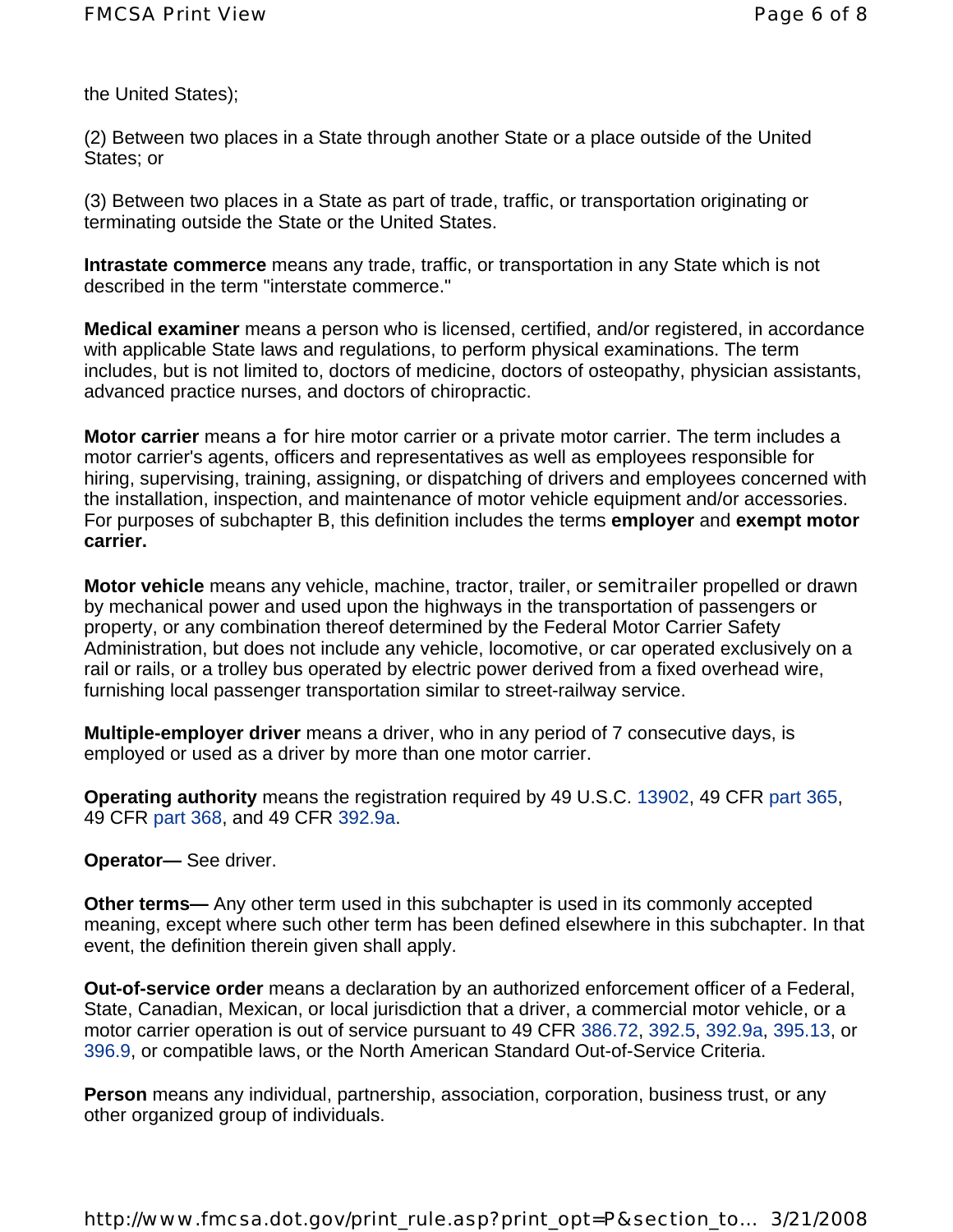**Previous employer** means any DOT regulated person who employed the driver in the preceding 3 years, including any possible current employer.

**Principal place of business** means the single location designated by the motor carrier, normally its headquarters, for purposes of identification under this subchapter. The motor carrier must make records required by parts 382, 387, 390, 391, 395, 396, and 397 of this subchapter available for inspection at this location within 48 hours (Saturdays, Sundays, and Federal holidays excluded) after a request has been made by a special agent or authorized representative of the Federal Motor Carrier Safety Administration.

**Private motor carrier** means a person who provides transportation of property or passengers, by commercial motor vehicle, and is not a for-hire motor carrier.

**Private motor carrier of passengers (business)** means a private motor carrier engaged in the interstate transportation of passengers which is provided in the furtherance of a commercial enterprise and is not available to the public at large.

**Private motor carrier of passengers (nonbusiness)** means private motor carrier involved in the interstate transportation of passengers that does not otherwise meet the definition of a private motor carrier of passengers (business).

**Radar detector** means any device or mechanism to detect the emission of radio microwaves, laser beams or any other future speed measurement technology employed by enforcement personnel to measure the speed of commercial motor vehicles upon public roads and highways for enforcement purposes. Excluded from this definition are radar detection devices that meet both of the following requirements:

(1) Transported outside the driver's compartment of the commercial motor vehicle. For this purpose, the driver's compartment of a passenger carrying CMV shall include all space designed to accommodate both the driver and the passengers; and

(2) Completely inaccessible to, inoperable by, and imperceptible to the driver while operating the commercial motor vehicle.

**Residential district** means the territory adjacent to and including a highway which is not a business district and for a distance of 300 feet or more along the highway is primarily improved with residences.

**School bus** means a passenger motor vehicle which is designed or used to carry more than 10 passengers in addition to the driver, and which the Secretary determines is likely to be significantly used for the purpose of transporting preprimary, primary, or secondary school students to such schools from home or from such schools to home.

**School bus operation** means the use of a school bus to transport only school children and/or school personnel from home to school and from school to home.

**Secretary** means the Secretary of Transportation.

**Single-employer driver** means a driver who, in any period of 7 consecutive days, is employed or used as a driver solely by a single motor carrier. This term includes a driver who operates a